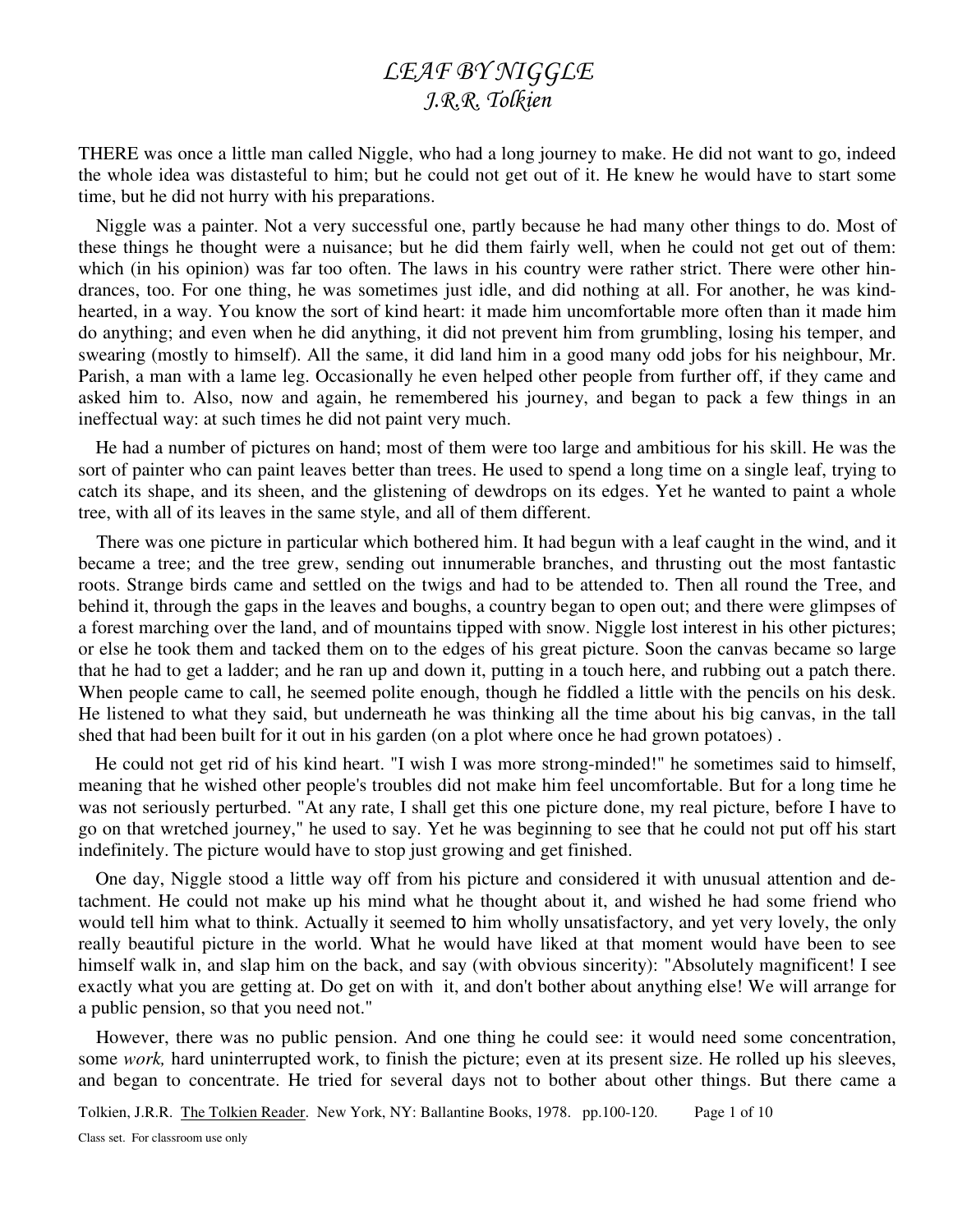tremendous crop of interruptions. Things went wrong in his house; he had to go and serve on a jury in the town; a distant friend fell ill; Mr. Parish was laid up with lumbago; and visitors kept on coming. It was springtime, and they wanted a free tea in the country: Niggle lived in a pleasant little house, miles away from the town. He cursed them in his heart, but he could not deny that he had invited them himself, away back in the winter, when he had not thought it an "interruption" to visit the shops and have tea with acquaintances in the town. He tried to harden his heart; but it was not a success. There were many things that he had not the face to say *no* to, whether he thought them duties or not; and there were some things he was compelled to do, whatever he thought. Some of his visitors hinted that his garden was rather neglected, and that he might get a visit from an Inspector. Very few of them knew about his picture, of course; but if they had known, it would not have made much difference. I doubt if they would have thought that it mattered much. I dare say it was not really a very good picture, though it may have had some good passages. The Tree, at any rate, was curious. Quite unique in its way. So was Niggle; though he was also a very ordinary and rather silly little man.

 At length Niggle's time became really precious. His acquaintances in the distant town began to remember that the little man had got to make a troublesome journey, and some began to calculate how long at the latest he could put off starting. They wondered who would take his house, and if the garden would be better kept.

The autumn came, very wet and windy. The little painter was in his shed. He was up on the ladder, trying to catch the gleam of the westering sun on the peak of a snow-mountain, which he had glimpsed just to the left of the leafy tip of one of the Tree's branches. He knew that he would have to be leaving soon: perhaps early next year. He could only just get the picture finished, and only so so, at that: there were some corners where he would not have time now to do more than hint at what he wanted.

There was a knock on the door. "Come in!" he said sharply, and climbed down the ladder. He stood on the floor twiddling his brush. It was his neighbour, Parish: his only real neighbour, all other folk lived a long way off. Still, he did not like the man very much: partly because he was so often in trouble and in need of help; and also because he did not care about painting, but was very critical about gardening. When Parish looked at Niggle's garden (which was often) he saw mostly weeds; and when he looked at Niggle's pictures (which was seldom) he saw only green and grey patches and black lines, which seemed to him nonsensical. He did not mind mentioning the weeds (a neighbourly duty), but he refrained from giving any opinion of the pictures. He thought this was very kind, and he did not realize that, even if it was kind, it was not kind enough. Help with the weeds (and perhaps praise for the pictures) would have been better.

"Well, Parish, what is it?" said Niggle.

 "I oughtn't to interrupt you, I know," said Parish (without a glance at the picture). "You are very busy, I'm sure."

Niggle had meant to say something like that himself, but he had missed his chance. All he said was: "Yes."

"But I have no one else to turn to," said Parish.

 "Quite so," said Niggle with a sigh: one of those sighs that are a private comment, but which are not made quite inaudible. "What can I do for you?"

"My wife has been ill for some days, and I am getting worried," said Parish. "And the wind has blown half the tiles off my roof, and water is pouring into the bedroom. I think I ought to get the doctor. And the builders, too, only they take so long to come. I was wondering if you had any wood and canvas you could spare, just to patch me up" and see me through for a day or two." Now he did look at the picture.

"Dear, dear!" said Niggle. "You *are* unlucky. I hope it is no more than a cold that your wife has got. I'll come round presently, and help you move the patient downstairs. "

"Thank you very much," said Parish, rather coolly. "But it is not a cold, it is a fever. I should not have

Tolkien, J.R.R. The Tolkien Reader. New York, NY: Ballantine Books, 1978. pp.100-120. Page 2 of 10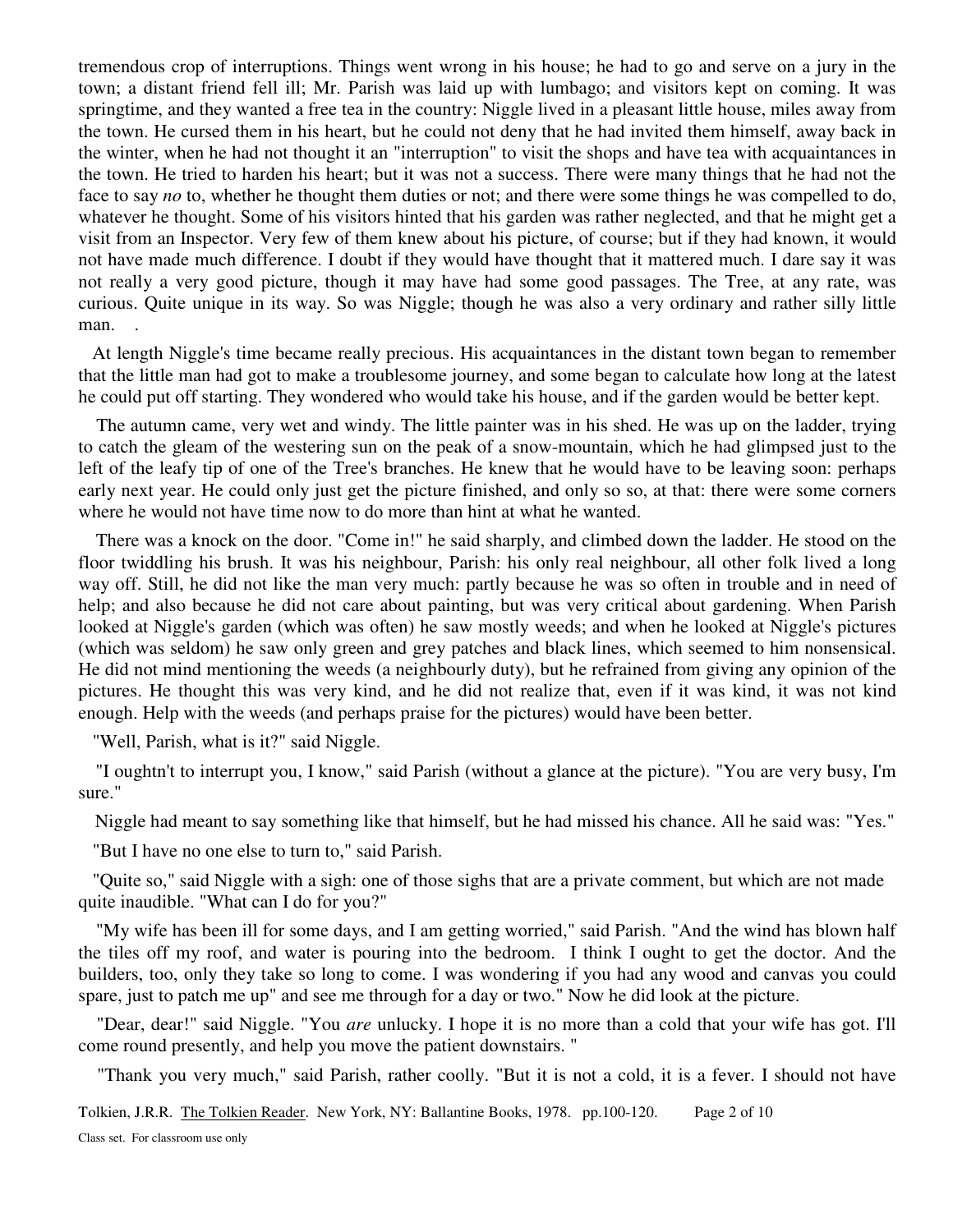bothered you for a cold. And my wife is in bed downstairs already. I can't get up and down with trays, not with my leg. But I see you are busy. Sorry to have troubled you. I had rather hoped you might have been able to spare the time to go for the doctor, seeing how I'm placed: and the builder too, if you really have no canvas you can spare."

"Of course," said Niggle; though other words were in his heart, which at the moment was merely soft without feeling at all kind. "I could go. I'll go, if you are really worried."

"I am worried, very worried. I wish I was not lame," said Parish:

So Niggle went. You see, it was awkward. Parish was his neighbour, and everyone else a long way off. Niggle had a bicycle, and Parish had not, and could not ride one. Parish had a lame leg, a genuine lame leg which gave him a good deal of pain: that had to be remembered, as well as his sour expression and whining voice. Of course, Niggle had a picture and barely time to finish it. But it seemed that this was a thing that Parish had to reckon with and not Niggle. Parish, however, did not reckon with pictures; and Niggle could not alter that. "Curse it!" he said to himself, as he got out his bicycle.

It was wet and windy, and daylight was waning. "No more work for me today!" thought Niggle, and all the time that he was riding, he was either swearing to himself, or imagining the strokes of his brush on the mountain, and on the spray of leaves beside it, that he had first imagined in the spring. His fingers twitched on the handlebars. Now he was out of the shed, he saw exactly the way in which to treat that shining spray which framed the distant vision of the mountain. But he had a sinking feeling in his heart, a sort of fear that he would never now get a chance to try it out.

Niggle found the doctor, and he left a note at the builder's. The office was shut, and the builder had gone home to his fireside. Niggle got soaked to the skin, and caught a chill himself. The doctor did not set out as promptly as Niggle had done. He arrived next day, which was quite convenient for him, as by that time there were two patients to deal with, in neighbouring houses. Niggle was in bed, with a high temperature, and marvellous patterns of leaves and involved branches forming in his head and on the ceiling. It did not comfort him to learn that Mrs. Parish had only had a cold, and was getting up. He turned his face to the wall and buried himself in leaves.

He remained in bed some time. The wind went on blowing. It took away a good many more of Parish's tiles, and some of Niggle's as well: his own roof began to leak. The builder did not come. Niggle did not care; not for a day or two. Then he crawled out to look for some food (Niggle had no wife). Parish did not come round: the rain had got into his leg and made it ache; and his wife was busy mopping up water, and wondering if "that Mr. Niggle" had forgotten to call at the builder's. Had she seen any chance of borrowing anything useful, she would have sent Parish round, leg or no leg; but she did not, so Niggle was left to himself.

At the end of a week or so Niggle tottered out to his shed again. He tried to climb the ladder, but it made his head giddy. He sat and looked at the picture, but there were no patterns of leaves or visions of mountains in his mind that day. He could have painted a far-off view of a sandy desert, but he had not the energy. .

Next day he felt a good deal better. He climbed the ladder, and began to paint. He had just begun to get into it again, when there came a knock on the door.

"Damn!" said Niggle. But he might just as well have said "Come in!" politely, for the door opened all the same. This time a very tall man came in, a total stranger.

"This is a private studio," said Niggle. "I am busy. Go away!"

"I am an Inspector of Houses," said the man, holding up his appointment-card, so that Niggle on his ladder could see it.

"Oh!" he said.

Tolkien, J.R.R. The Tolkien Reader. New York, NY: Ballantine Books, 1978. pp.100-120. Page 3 of 10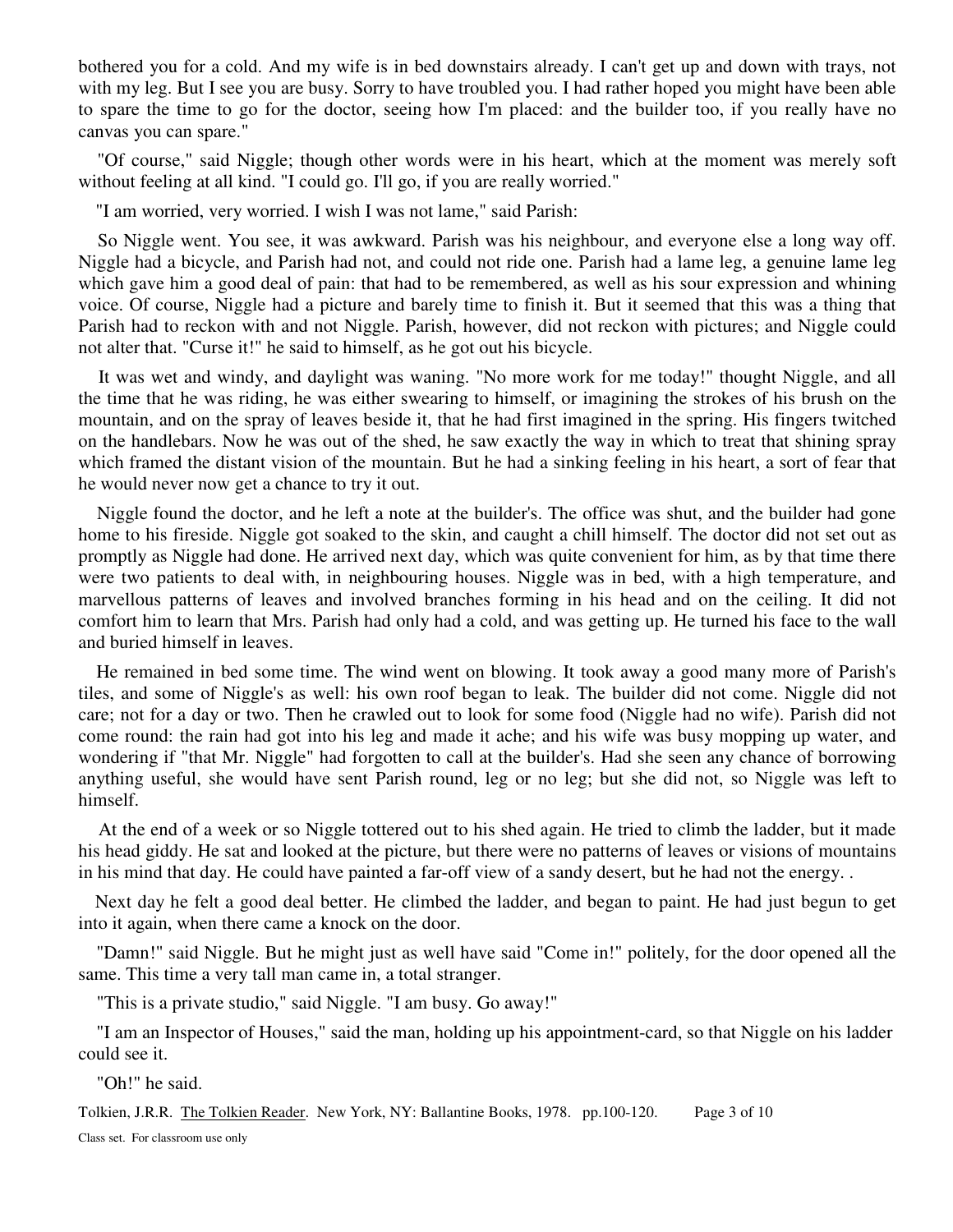"Your neighbour's house is not satisfactory at all," said the Inspector.

"I know," said Niggle. "I took a note to the builders a long time ago, but they have never come. Then I have been ill."

"I see," said the Inspector. "But you are not ill now." .

"But I'm not a builder. Parish ought to make a complaint to the Town Council, and get help from the Emergency Service."

"They are busy with worse damage than any up here," said the Inspector. "There has been a flood in the valley, and many families are homeless. You should have helped your neighbour to make temporary repairs and, prevent the damage from getting more costly to mend than necessary. That is the law. There is plenty of material here: canvas, wood, waterproof paint."

"Where?" asked Niggle indignantly.

"There!" said the Inspector, pointing to the picture.

"My picture!" exclaimed Niggle.

"I dare say it is," said the Inspector. "But houses come first. That is the law."

"But I can't. . ." Niggle said no more, for at that moment another man came in. Very much like the Inspector he was, almost his double: tall, dressed all in black.

"Come along!" he said. "I am the Driver."

 Niggle stumbled down from the ladder. His fever seemed to have come on again, and his head was swimming; he felt cold all over.

 "Driver? Driver?" he chattered. "Driver of what?" "You, and your carriage," said the man. '\_'The carriage was ordered long ago. It has come at last. It's waiting. You start today on your journey, you know."

"There now!" said the Inspector. "You'll have to go; but it's a bad way to start on your journey, leaving your jobs undone. Still, we can at least make some use of this canvas now."

"Oh, dear!" said poor Niggle, beginning to weep. "And it's not, not even finished!"

"Not finished?" said the Driver. "Well, it's finished with, as far as you're concerned, at any rate. Come along!"

Niggle went, quite quietly. The Driver gave him no time to pack, saying that he ought to have done that before, and they would miss the train; so all Niggle could do was to grab a little bag in the hall. He found that it contained only a paint-box and a small book of his own sketches: neither food nor clothes. They caught the train all right. Niggle was feeling very tired and sleepy; he was hardly aware of what was going on when they bundled him into his compartment. He did not care much: he had forgotten where he was supposed to be going, or what he was going for. The train ran almost at once into a dark tunnel.

Niggle woke up in a very large, dim railway station. A Porter went along the platform shouting, but he was not shouting the name of the place; he was shouting *Niggle!* 

Niggle got out in a hurry, and found that he had left his little bag behind. He turned back, but the train had gone away.

"Ah, there you are!" said the Porter. "This way! What! No luggage? You will have to go to the Workhouse."

Niggle felt very ill, and fainted on the platform. They put him in an ambulance and took him to the Workhouse Infirmary.

Tolkien, J.R.R. The Tolkien Reader. New York, NY: Ballantine Books, 1978. pp.100-120. Page 4 of 10 He did not like the treatment at all. The medicine they gave him was bitter. The officials and attendants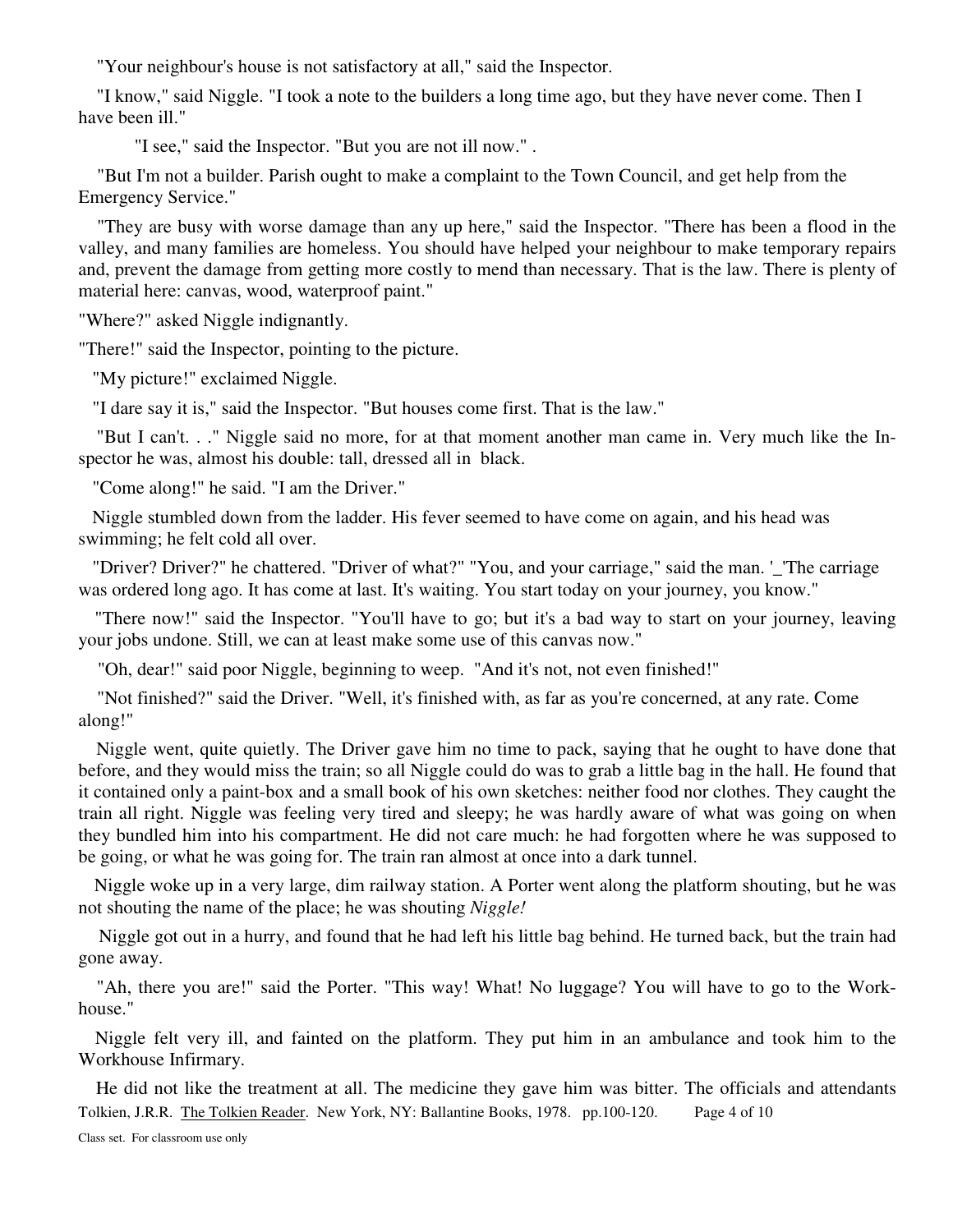were unfriendly, silent, and strict; and he never saw anyone else, except a very severe doctor, who visited him occasionally. It was more like being in a prison than in a hospital. He had to work hard, at stated hours: at digging, carpentry, and painting bare boards all one plain colour. He was never allowed outside, and the windows all looked inwards. They kept him in the dark for hours at a stretch, "to do some thinking," they said. He lost count of time. He did not even begin to feel better, not if that could be judged by whether he felt any pleasure in doing anything. He did not, not even in getting into bed.

At first, during the first century or so (I am merely giving his impressions), he used to worry aimlessly about the past. One thing he kept on repeating to himself, as he lay in the dark: "I wish I had called on Parish the first morning after the high winds began. I meant to. The first loose tiles would have been easy to fix. Then Mrs. Parish might never have caught cold. Then I should not have caught cold either. Then I should have had a week longer!' But in time he forgot what it was that he had wanted a week longer for. If he worried at all after that, it was about his jobs in the hospital. He planned them out, thinking how quickly he could stop that board creaking, or rehang that door, or mend that table-leg. Probably he really became rather useful, though no one ever told him so. But that, of course, cannot have been the reason why they kept the poor little man so long. They may have been waiting for him to get better, and judging "better" by some odd medical standard of their own.

At any rate, poor Niggle got no pleasure out of life, not what he had been used to call pleasure. He was certainly not amused. But it could not be denied that he began to have a feeling of-well, satisfaction: bread rather than jam. He could take up a task the moment one bell rang, and lay it aside promptly the moment the next one went, all tidy and ready to be continued at the right time. He got through quite a lot in a day, now; he finished small things off neatly. He had no "time of his own" (except alone in his bed-cell), and yet he was becoming master of his time; he began to know just what he could do with it. There was no sense of rush. He was quieter inside now, and at resting-time he could really rest.

Then suddenly they changed all his hours; they hardly let him go to bed at all; they took him off carpentry altogether and kept him at plain digging, day after day. He took it fairly well. It was a long while before he even began to grope in the back of his mind for the curses that he had practically forgotten. He went on digging, till his back seemed broken, his hands were raw, and he felt that he could not manage another spadeful. Nobody thanked him. But the doctor came and looked at him.

"Knock off!" he said. "Complete rest-in the dark."

Niggle was lying in the dark, resting completely; so that, as he had not been either feeling or thinking at all, he might have been lying there for hours or for years, as far as he could tell. But now he heard Voices: not voices that he had ever heard before. There seemed to be a Medical Board, or perhaps a Court of Inquiry, going on close at hand, in an adjoining room with the door open, possibly, though he could not see any light.

"Now the Niggle case," said a Voice, a severe voice,

more severe than the doctor's.

 "What was the matter with him?" said a Second Voice, a voice that you might have called gentle, though it was not soft-it was a voice of authority, and sounded at once hopeful and sad. "What was the matter with Niggle? His heart was in the right place."

"Yes, but it did not function properly," said the First Voice. "And his head was not screwed on tight enough: he hardly ever thought at all. Look at the time he wasted, not even amusing himself! He never got ready for his journey. He was moderately well-off, and yet he arrived here almost destitute, and had to be put in the paupers' wing. A bad case, I am afraid. I think he should stay some time yet."

"It would not do him any harm, perhaps," said the Second Voice. "But, of course, he is only a little man. He was never meant to be anything very much; and he was never very strong. Let us look at the Records. Yes. There are some favourable points, you know."

Tolkien, J.R.R. The Tolkien Reader. New York, NY: Ballantine Books, 1978. pp.100-120. Page 5 of 10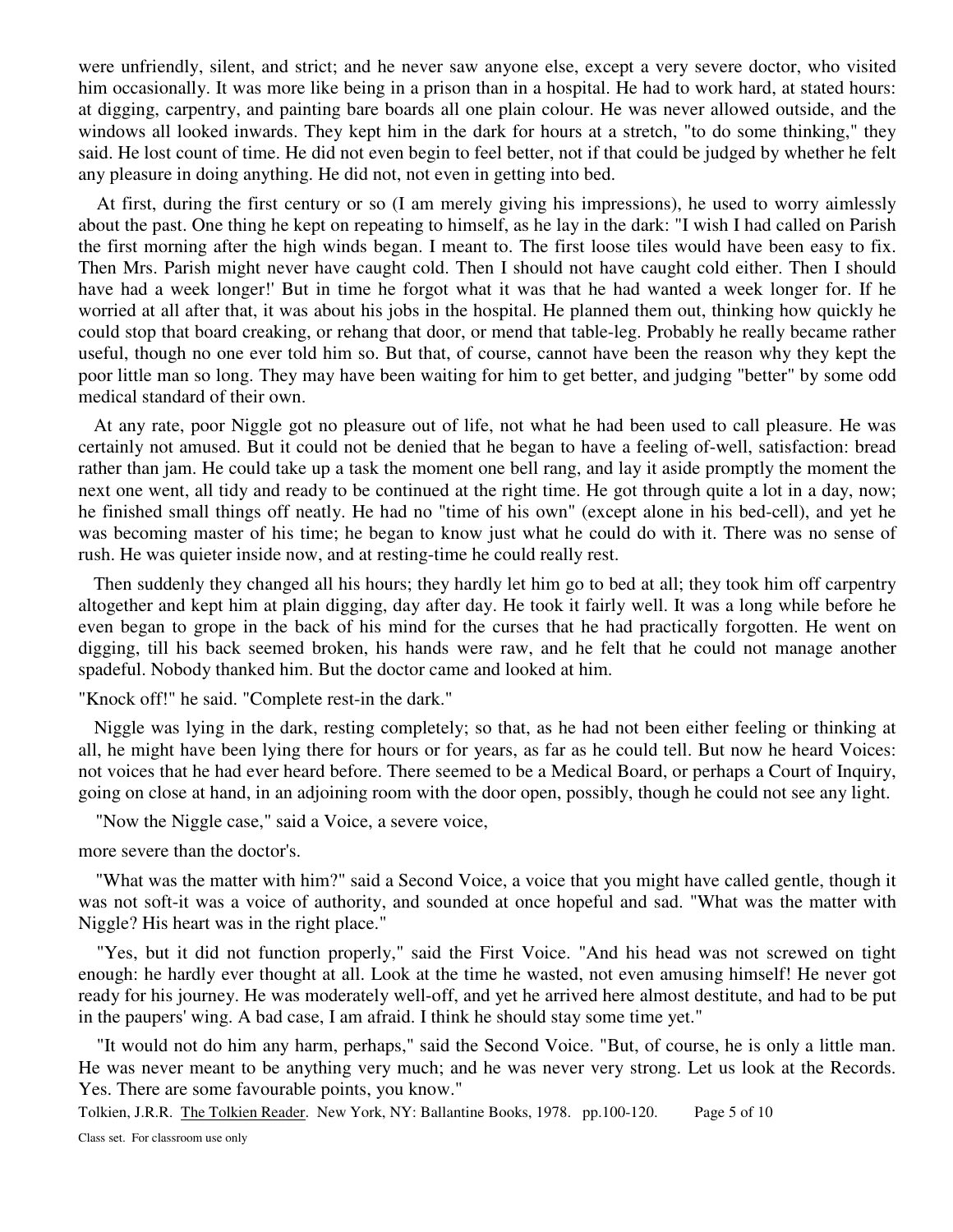"Perhaps," said the First Voice; "but very few that will really bear examination."

"Well," said the Second Voice, "there are these. He was a painter by nature. In a minor way, of course; still, a Leaf by Niggle has a charm of its own. He took a great deal of pains with leaves, just for their own sake. But he never thought that that made him important. There is no note in the Records of his pretending, even to himself, that it excused his neglect of things ordered by the law."

"Then he should not have neglected so many," said the First Voice.

"All the same, he did answer a good many Calls."

 "A small percentage, mostly of the easier sort, and he called those Interruptions. The Records are full of the word, together with a lot of complaints and silly imprecations."

"True; but they looked like interruptions to him, of course, poor little man. And there is this: he never expected any Return, as so many of his sort call it. There is the Parish case, the one that came in later. He was Niggle's neighbour, never did a stroke for him, and seldom showed any gratitude at all. But there is no note in the Records that Niggle expected Parish's gratitude; he does not seem to have thought about it."

"Yes, that is a point;" said the First Voice; "but rather small. I think you will find Niggle often merely forgot. Things he had to do for Parish he put out of his mind as a nuisance he had done with."

"Still, there is this last report," said the. Second Voice, "that wet bicycle-ride. I rather lay stress on that. It seems plain that this. was a. genuine sacrifice: Niggle guessed that he was throwing away his last chance with his picture, and he guessed; too, that Parish was worrying unnecessarily."

"I think you put it too strongly," said the First Voice. "But you have the last word. It is your task, of course, to put the best interpretation on the facts. Sometimes they will bear it. What do you propose?"

"I think it is a caseJor a little gentle treatment now," said the Second Voice.

Niggle thought that he had never heard anything so generous as that Voice. It made Gentle Treatment sound like a load of rich gifts, and the summons to a King's feast. Then suddenly Niggle felt ashamed. To hear that he was considered a case for Gentle Treatment overwhelmed him, and made him blush in the dark. It was like being publicly praised; when you and all the audience knew that the praise was not deserved. Niggle hid his blushes in the rough blanket.

There was a silence. Then the First Voice spoke to Niggle, quite close. "You have been listening," it said.

"Yes," said Niggle.

"Well, what have you to say?"

 "Could you tell me about Parish?" said Niggle. "I should like to see him again. I hope he is not very ill? Can you cure his leg? It used to give him a wretched time. And please don't worry about him and me. He 'was a very good neighbour, and let me have excellent potatoes very cheap, which saved me a lot of time."

"Did he?" said the First Voice. "I am glad to hear it."

There was another silence. Niggle heard the Voices receding. "Well, I agree," he heard the First Voice say in the distance. "Let him go on to the next stage. Tomorrow, if you like."

Niggle woke up to find that his blinds were drawn, and his little cell was full of sunshine. He got up, and found that some comfortable clothes had been put out for him, not hospital uniform. After breakfast the doctor treated his sore hands, putting some salve on them that healed them at once. He gave Niggle some good advice, and a bottle of tonic (in case he needed it). In the middle of the morning they gave Niggle a biscuit and a glass of wine; and then they gave him a ticket. .

"You can go to the railway station now," said the doctor. "The Porter will look after you. Good-bye."

Tolkien, J.R.R. The Tolkien Reader. New York, NY: Ballantine Books, 1978. pp.100-120. Page 6 of 10 Class set. For classroom use only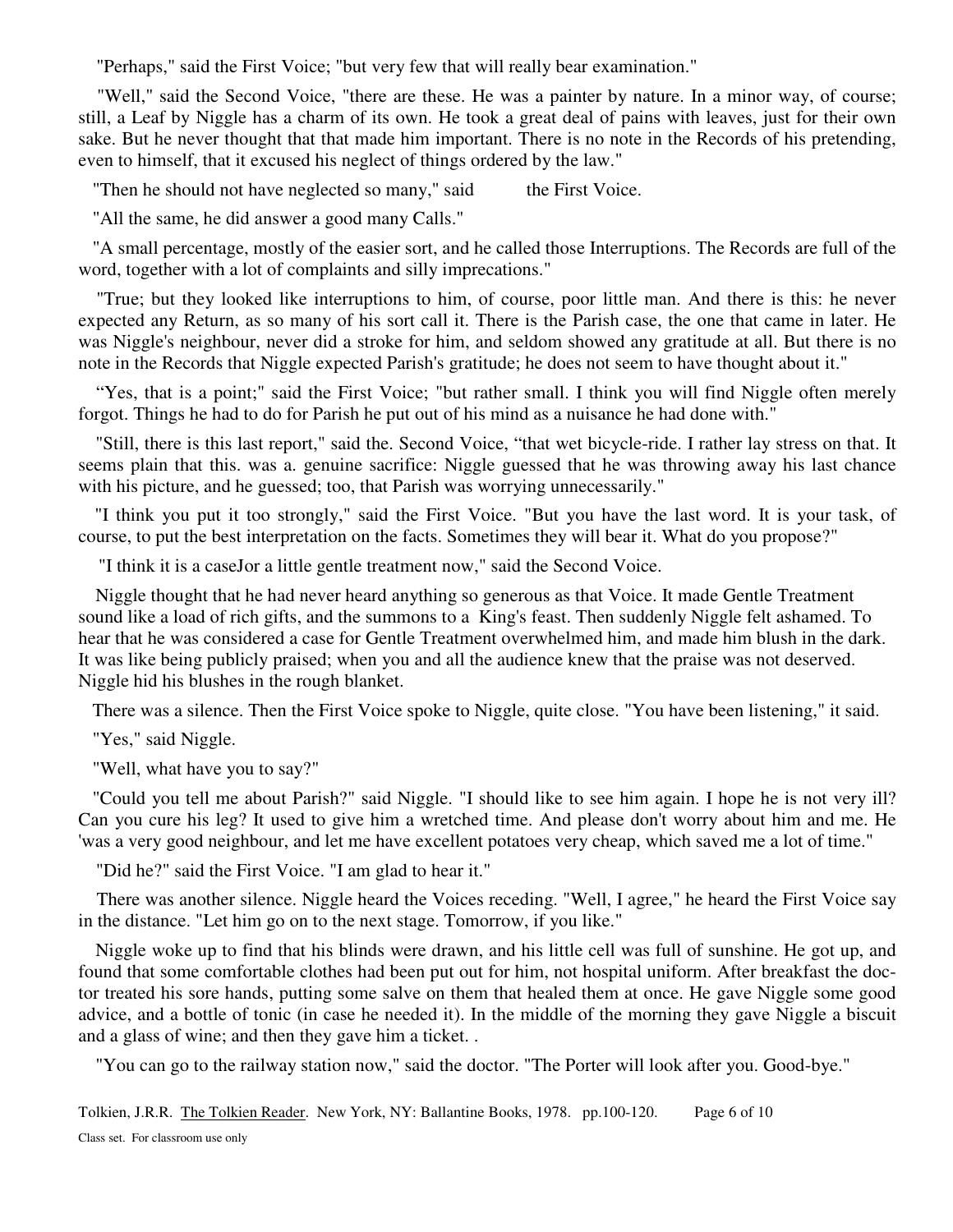Niggle slipped out of the main door, and blinked a little. The sun was very bright. Also he had expected to walk out into a large town, to match the size of the station; but he did not. He was on the top of a hill, green, bare, swept by a keen invigorating wind. Nobody else was about. Away down under the hill he could see the roof of the station shining.

He walked downhill to the station briskly, but without hurry. The Porter spotted him at once.

"This way!" he said, and led Niggle to a bay, in which there was a very pleasant little local train standing: one coach, and a small engine, both very bright, clean, and newly painted. It looked as if this was their first run. Even the track that lay in front of the engine looked new: the rails shone, the chairs were painted green, and the sleepers gave off a delicious smell of fresh tar in the warm sunshine. The coach was empty.

"Where does this train go, Porter?" asked Niggle.

"I don't think they have fixed its name yet," said the Porter. "But you'll find it all right." He shut the door.

The train moved off at once. Niggle lay back in his seat. The little engine puffed along in a deep cutting

with high green banks, roofed with blue sky. It did not seem very long before the engine gave a whistle, the brakes were put on, and the train stopped. There was no station, and no signboard, only a flight of steps up the green embankment. At the top of the steps there was a wicket-gate in a trim hedge. By the gate stood his bicycle; at least, it looked like his, and there was a yellow label tied to the bars with NIGGLE written on it in large black letters.

Niggle pushed open the gate, jumped on the bicycle, and went bowling downhill in the spring sunshine. Before long he found that the path on which he had started had disappeared, and the bicycle was rolling along over a marvellous turf. It was green and close; and yet he could see every blade distinctly. He seemed to remember having seen or dreamed of that sweep of grass somewhere or other. The curves of the land were familiar somehow. Yes: the ground was becoming level, as it should, and now, of course, it was beginning to rise again. A great green shadow came between him and the sun. Niggle looked up, and fell off his bicycle.

Before him stood the Tree, his Tree, finished. If you could say that of a Tree that was alive, its leaves opening, its branches growing and bending in the wind that Niggle had so often felt or guessed, and had so often failed to catch. He gazed at the Tree, and slowly he lifted his arms and opened them wide.

"It's a gift!" he said. He was referring to his art, and also to the result; but-he was using the word quite literally.

He went on looking at the Tree. All the leaves he had ever laboured at were there, as he had imagined them rather than as he had made them; and there were others that had only budded in his mind, and many that might have budded, if only he had had time. Nothing was written on them, they were just exquisite leaves, yet they were dated as clear as a calendar. Some of the most beautiful-and the most characteristic, the most perfect examples of the Niggle style-were seen to have been produced in collaboration with Mr. Parish: there was no other way of putting it.

The birds were building in the Tree. Astonishing birds: how they sang! They were mating, hatching, growing wings, and flying away singing into the Forest, even while he looked at them. For now he saw that the Forest was there too, opening out on either side, and marching away into the distance. The Mountains were glimmering far away.

After a time Niggle turned towards the Forest. Not because he was 'tired of the Tree, but he seemed to have got it all clear in his mind now, and was aware of it, and of its growth, even when he was not looking at it. As he walked away, he discovered an odd thing: the Forest, of course, was a distant Forest, yes he could approach it, even enter it, without its losing that particular charm. He had never before been able to walk into the distance without turning it into mere surroundings. It really added a considerable attraction to walking in the country, because, as you walked, new distances opened out; so that you now had doubled, treble, and

Tolkien, J.R.R. The Tolkien Reader. New York, NY: Ballantine Books, 1978. pp.100-120. Page 7 of 10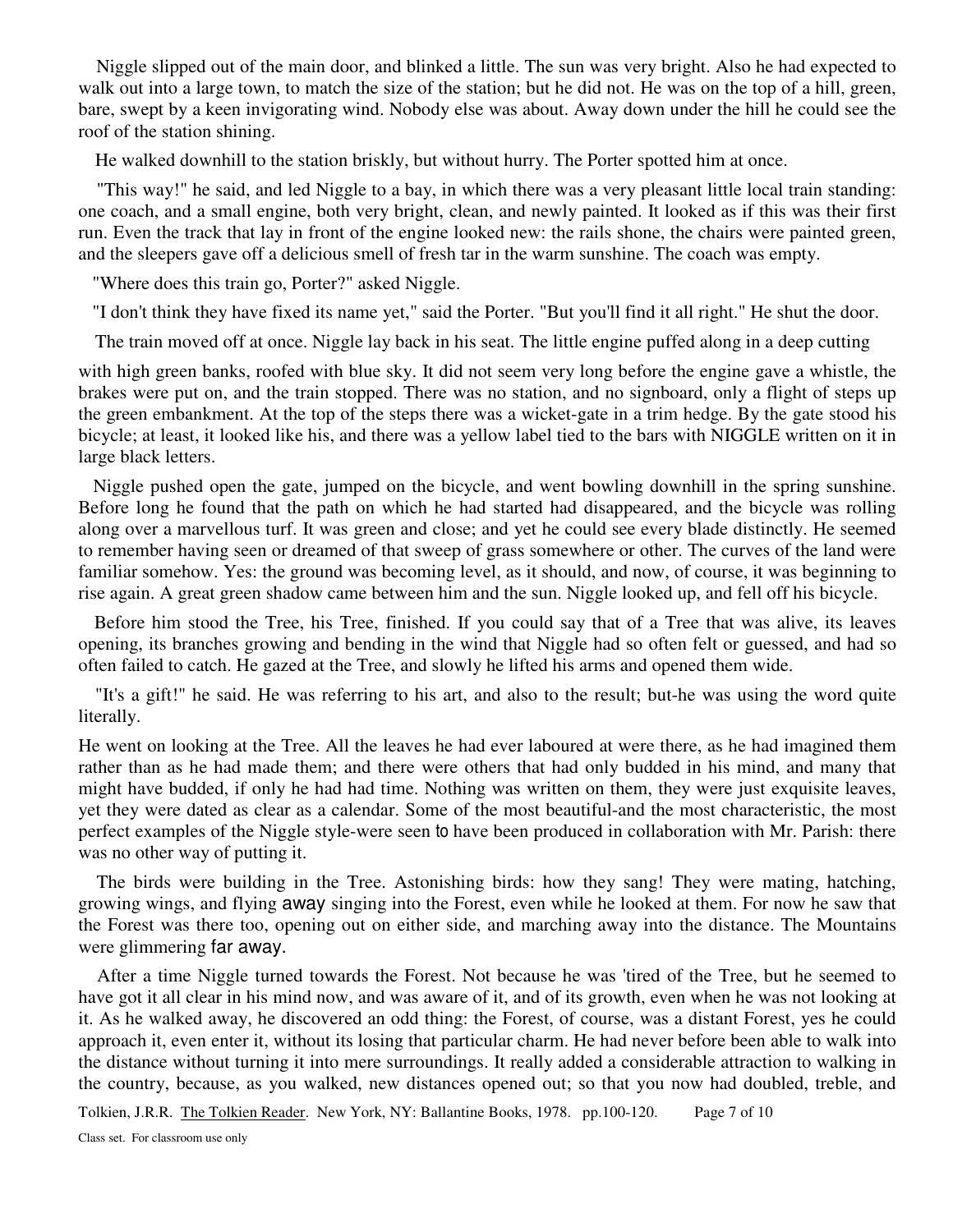quadruple distances, doubly, trebly, and quadruply enchanting. You could go on and on, and have a whole country in a garden, or in a picture (if you preferred to call it that). You could go on and on, but not perhaps for ever. There were the Mountains in the background. They did get nearer, very slowly. They did not seem to belong to the picture, or only as a link to something else, a glimpse through the trees of something different, a further stage: another picture.

Niggle walked about, but he was not merely pottering. He was looking round carefully. The Tree was finished, though not finished with-"Just the other way about to what it used to be," he thought-but in the Forest there were a number of inconclusive regions, that still needed work and thought. Nothing needed altering any longer, nothing was wrong, as far as it had gone, but it needed continuing up to a definite point. Niggle saw the point precisely, in each case. He sat down under a very beautiful distant tree-a variation of the Great Tree, but quite individual, or it would be with a little more attention-and he considered where to begin work, and where to end it, and how much time was required. He could not quite work out his scheme.

"Of course!" he said. "What I need is Parish. There are lots of things about earth, plants, and .trees that he knows and I don't. This place cannot-be left just as my private park. I need help and advice: I ought to have got it sooner."

He got up and walked to the place where he had decided to begin work. He took off his coat. Then, down in a little sheltered hollow hidden from a further view, he saw a man looking round rather bewildered. He was leaning on a spade, but plainly did not know what to do. Niggle hailed him. "Parish!" he called.

Parish shouldered his spade and came up to him. He still limped a little. They did not speak, just nodded as they used to do, passing in the lane; but now they walked about together, arm in arm. Without talking, Niggle and Parish agreed exactly where to make the small house and garden, which seemed to be required.

As they worked together, it became plain that Niggle was now the better of the two at ordering his time and getting things done. Oddly enough, it was Niggle who became most absorbed in building and gardening, while Parish often wandered about looking at trees, and especially at the Tree.

One day Niggle was busy planting a quickset hedge, and Parish was lying on the grass near by, looking attentively at a beautiful and shapely little yellow flower growing in the green turf. Niggle had put a lot of them among the roots of his Tree long ago. Suddenly Parish looked up: his face was glistening in the sun, and he was smiling.

"This is grand!" he said. "I oughtn't to be here, really. Thank you for putting in a word for me."

"Nonsense," said Niggle. "I don't remember what I said, but anyway it was not nearly enough."

 "Oh yes, it was," said Parish. "It got me out a lot sooner. That Second Voice, you know: he had me sent here; he said you had asked to see me. I owe it to you."

"No. You owe it to the Second Voice," said Niggle. "We both do."

They went on living and working together: I do not know how long. It is no use denying that at first they occasionally disagreed, especially when they got tired. For at first they did sometimes get tired. They found that they had both been provided with tonics. Each bottle had the same label: *A few drops to be taken in water from the Spring, before resting.* 

They found the Spring in the heart of the Forest; only once long ago had Niggle imagined it, but he had never drawn it. Now he perceived that it was the source of the lake that glimmered, far away and the nourishment of all that grew in the country. The few drops made the water astringent, rather bitter, but invigorating; and it cleared the head. After drinking they rested alone; and then they got up again and things went on merrily. At such times Niggle would think of wonderful new flowers and plants, and Parish always knew exactly how to set them and where they would do best. Long before the tonics were finished they had ceased to need them. Parish lost his limp. .

Tolkien, J.R.R. The Tolkien Reader. New York, NY: Ballantine Books, 1978. pp.100-120. Page 8 of 10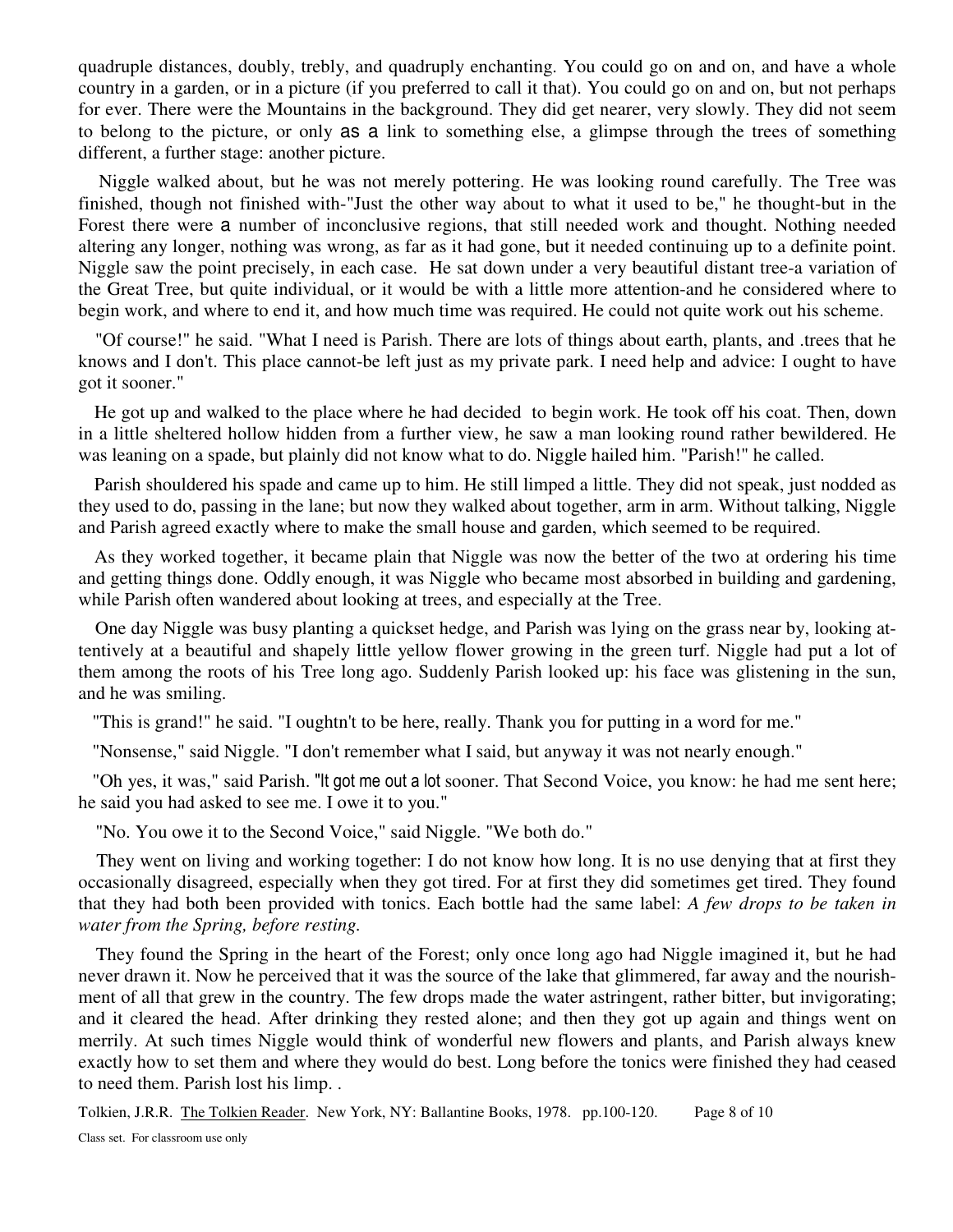As their work drew to an end they allowed themselves more and more time for walking about, looking at the trees, and the flowers, and the lights and shapes, and the lie of the land. Sometimes they sang together; but Niggle found that he was now beginning to turn his eyes, more and more often, towards the Mountains.

The time came when the house in the hollow, the garden, the grass, the forest, the lake, and all the country was nearly complete, in its own proper fashion. The Great Tree was in full blossom.

"We shall finish this evening," said Parish one day. "After that we will go for a really long walk."

They set out next day, and they walked until they came right through the distances to the Edge. It was not visible, of course: there was no line, or fence, or wall; but they knew that they had come to the margin of that country. They saw a man, he looked like a shepherd; he was walking towards them, down the grass-slopes that led up into the Mountains.

"Do you want a guide?" he asked. "Do you want to go on?"

For a moment a shadow fell between Niggle and Parish, for Niggle knew that he did now want to go on, and (in a sense) ought to go on; but Parish did not want to go on, and was not yet ready to go.

"I must wait for my wife," said Parish to Niggle. "She'd be lonely. I rather gathered that they would send her after me, some time or other, when she was ready, and when I had got things ready for her. The house is finished now, as well as we could make it; but I should like to show it to her. She'll be able to make it better, I expect: more homely. I hope she'll like this country, too." He turned to the shepherd. "Are you a guide?" he asked. "Could you tell me the name of this country?"

"Don't you know?" said the man. "It is Niggle's Country. It is Niggle's Picture, or most of it: a little of it is now Parish's Garden."

"Niggle's Picture!" said Parish in astonishment. "Did *you* think of all this, Niggle? I never knew you were so clever. Why didn't you tell me?"

"He tried to tell you long ago," said the man; "but you would not look. He had only got canvas and paint in those days, and you wanted to mend your roof with them. This is what you and your wife used to call Niggle's Nonsense, or That Daubing."

"But it did not look like this then, not *real,"* said Parish.

"No, it was only a glimpse then," said the man; "but you might have caught the glimpse, if you had ever thought it worth while to try."

"I did not give you much chance," said Niggle. "I never tried to explain. I used to call you Old Earthgrubber. But what does it matter? We have lived and worked together now. Things might have been different, but they could not have been better. All the same, I am afraid I sqall have to be going on. We shall meet again, I expect: there must be many more things we can do together. Good-bye!" He shook Parish's hand warmly: a good, firm, honest hand it seemed. He turned and looked back for a moment. The blossom on the Great Tree was shining like flame. All the birds were flying in the air and singing. Then he smiled, and nodded to Parish, and went off with the shepherd.

He was going to learn about sheep, and the high pasturages, and look at a wider sky, and walk ever further and further towards the Mountains, always uphill. Beyond that I cannot guess what became of him. Even little Niggle in his old home could glimpse the Mountains far away, and they got into the borders of his picture; but what they are really like, and what lies beyond them, only those can say who have climbed them.

"I think he was a silly little man," said Councillor Tompkins. "Worthless, in fact; no use to Society at all."

"Oh, I don't know," said Atkins, who was nobody of importance, just a schoolmaster. "I am not so sure: it depends on what you mean by *use."* 

Tolkien, J.R.R. The Tolkien Reader. New York, NY: Ballantine Books, 1978. pp.100-120. Page 9 of 10 "No practical or economic use," said Tompkins. "I dare say he could have been made into a serviceable